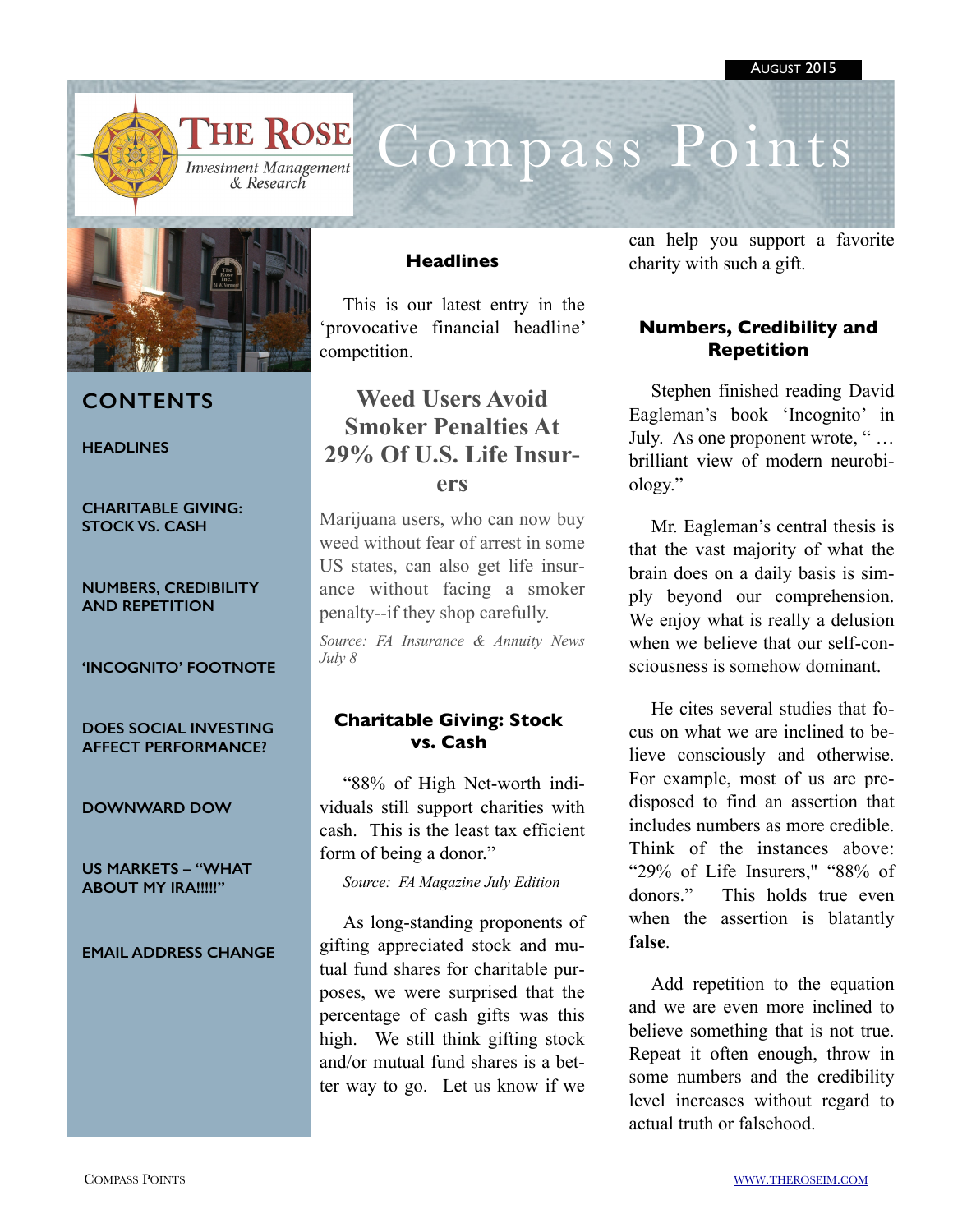#### THE ROSE INVESTMENT MANAGEMENT & RESEARCH **AUGUST 2015** AUGUST 2015

The 'repetition' aspect of credibility hit home after a second quarter when national news was dominated by constantly rerunning updates on two inmates who escaped the New York penal system and the pending collapse of Greece's economy. Somehow the sheer volume of constant, recycling coverage elevated two specific events well above and beyond any objective understanding of their relative importance.

#### **'Incognito' Footnote**

Those of you who work crossword puzzles, enjoy games and competitive card playing might enjoy reading about something neurobiologists are calling 'cognitive reserves.' Scientists find that enjoying these pursuits and maintaining them into later life allows us to build 'cognitive reserves' even in the face of debilitating brain diseases. Building 'cognitive reserves' can compensate for some of the damage done in other parts of the brain due to disease.

### **Does Social Investing Affect Performance?**

Socially Responsible Investing (SRI) adds additional layers of investment selection criteria above and beyond fundamental financial analysis. It adds considerations for corporate governance practices, environmental

impacts, employment compensation & benefits, leadership diversity and corporate philanthropy.

Over the years we've read and heard perspectives on SRI investing that cover the full range of pro and con. A common and persistent view is "Who cares? I'll make money the best way I can and then I'll go do good things with what I make<sup>"</sup>

Occasionally, someone does some serious digging for information. We thought the following was worth the reprinting in part — because we know some of the people involved and respect their efforts.

"The evidence, amassed through hundreds of studies, shows that historically, SRI Indexes have performed as well as or better than their conventional counterparts."

For example, in a white paper published in 2014, TIAA CREF selected five widely known US equity SRI indexes with track records of at least ten years – Calvert Social Index, Dow Jones Sustainability US Index (DJSI US), FTSE4Good US Index, MSCI KLD 400 Social Index, and MSCI USA IMI ESG Index – and compared their returns with two conventional US equity-based indexes, the Russell 3000 and the S&P 500. The analysis found that the SRI indexes performed competitively with the more conventional indexes.

Likewise, a 2015 survey by Morgan Stanley Institute for Sustainable Investing found that, "Benchmark performance of the MSCI KLD 400 Social Index, which includes firms meeting high Environmental, Social, and Governance standards, has outperformed the S&P 500 on an annualized basis by 45 basis points since its 'inception in 1990.'"

*Source: Green America, Summer 2015 Issue 102* 

Note: The 'KLD' in the MSCI KLD 400 Social Index refers to Kinder, Lydenberg and Domini. Peter Kinder, Steven Lydenberg and Amy Domini were early advocates and promoters of SRI investing. Stephen enjoyed the opportunity of meeting all three of them early in the 1990s in Boston. Although many others preceded them in the field of SRI investing, their firm, KLD was the first to establish a SRI Index in 1990.

#### **Downward Dow**

The closing days of August witnessed dramatic drops, measured in hundreds of points, for all major equity indexes in the US (DJIA, S&P500 & NAS-DAQ). This followed a daysearlier decision by the Chinese to finally let their sovereign